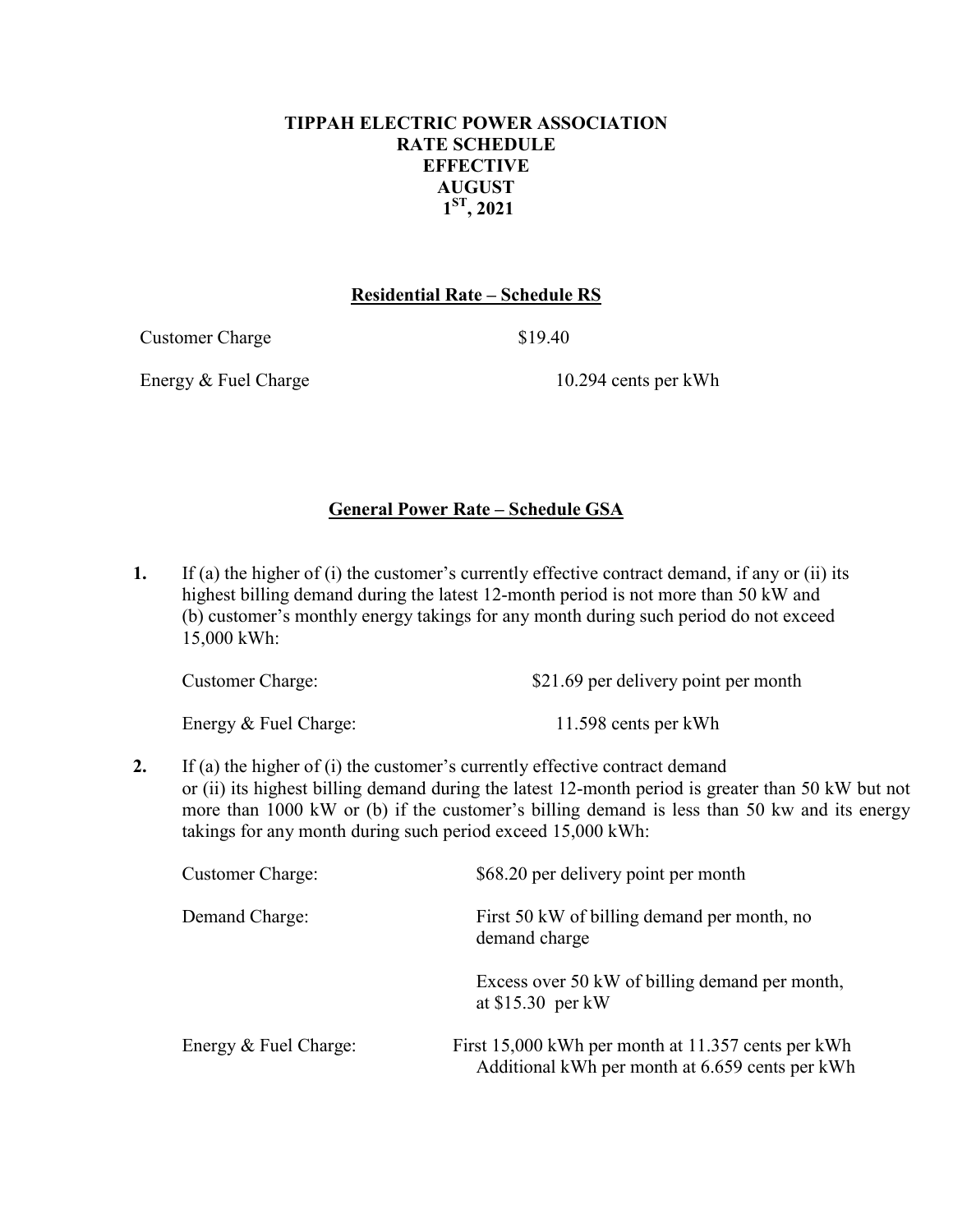**3.** If the higher of (a) the customer's currently effective contract demand or (b) its highest billing demand during the latest 12-month period is greater than 1000 kW:

| Customer Charge:      | \$384.07 per delivery point per month                                 |
|-----------------------|-----------------------------------------------------------------------|
| Demand Charge:        | First 1000 kW of billing demand per month, at<br>$$14.32$ per kW      |
|                       | Excess over 1000 kW of billing demand per month,<br>At \$14.32 per kW |
| Energy & Fuel Charge: | 7.215 cents per kWh                                                   |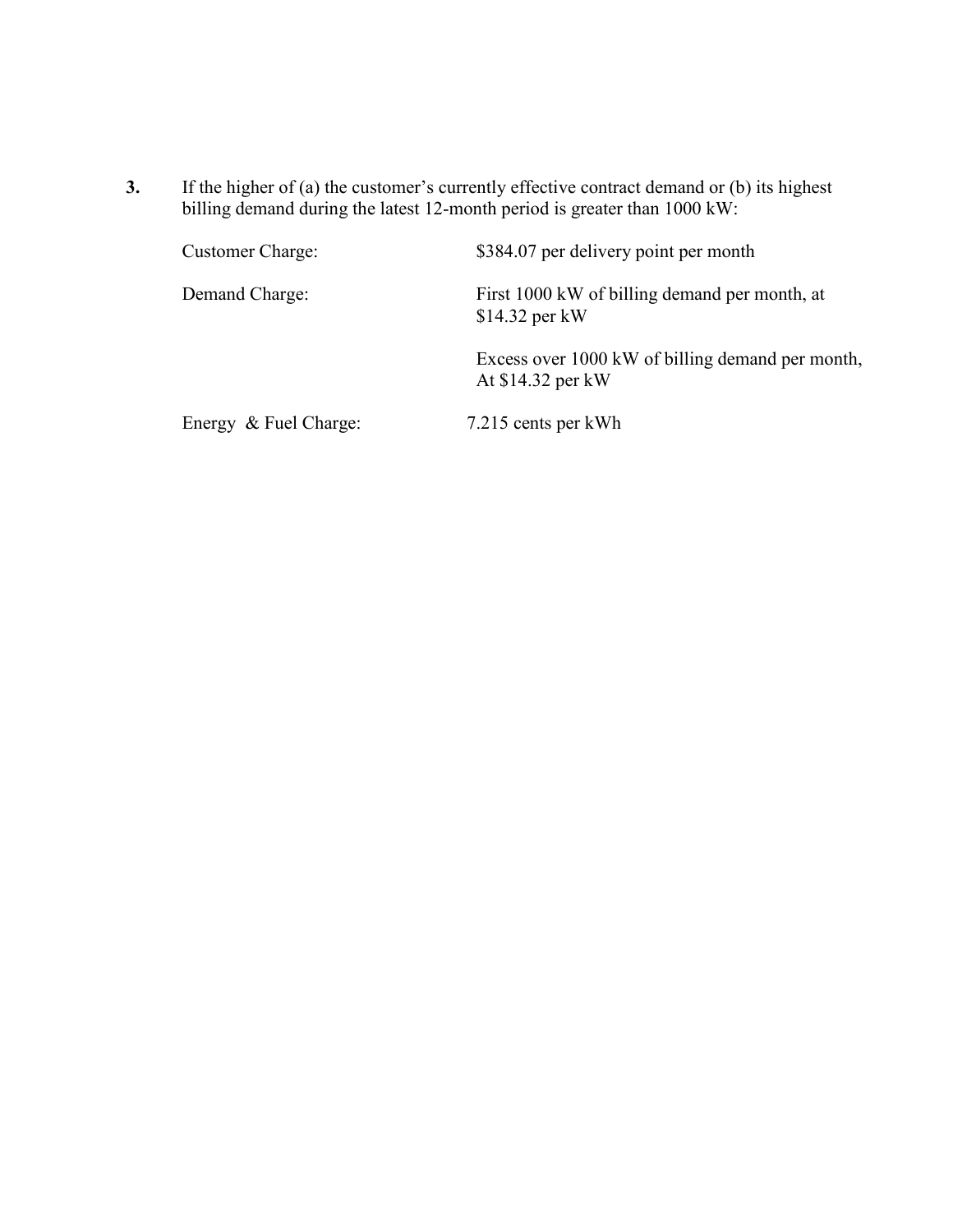#### **OUTDOOR LIGHTING RATE SCHEDULE LS PART B CHARGES FOR OUTDOOR LIGHTING FOR INDIVIDUAL CUSTOMERS**

| <b>Mercury Vapor</b>                                         | 175 Watts                                 |                                      |
|--------------------------------------------------------------|-------------------------------------------|--------------------------------------|
| <b>Energy &amp; Fuel Charge</b><br><b>Facilities Charge:</b> | 6.931 cents per rated kWh per month (77)  | \$5.34<br>\$4.77<br>\$10.11          |
| <b>Mercury Vapor</b>                                         | 400 Watts                                 |                                      |
| <b>Energy &amp; Fuel Charge</b><br><b>Facilities Charge</b>  | 6.931 cents per rated kWh per month (174) | \$12.06<br>\$8.95<br>\$21.01         |
| <b>High Pressure Sodium</b>                                  | 100 Watts                                 |                                      |
| <b>Energy &amp; Fuel Charge</b><br><b>Facilities Charge</b>  | 6.931 cents per rated kWh per month (45)  | \$3.12<br>\$8.52<br>\$11.64          |
| <b>Metal Halide Cobrahead</b>                                | 400 Watts                                 |                                      |
| <b>Energy &amp; Fuel Charge</b><br><b>Facilities Charge</b>  | 6.931 cents per rated kWh per month (165) | \$11.44<br><b>\$10.08</b><br>\$21.52 |
| <b>Metal Halide Floodlight</b>                               | 400 Watts                                 |                                      |
| <b>Energy &amp; Fuel Charge</b><br><b>Facilities Charge</b>  | 6.931 cents per rated kWh per month (165) | \$11.44<br><u>\$9.76</u><br>\$21.20  |
| <b>HPS Cobrahead</b>                                         | 400 Watts                                 |                                      |
| <b>Energy &amp; Fuel Charge</b><br><b>Facilities Charge</b>  | 6.931 cents per rated KWh per month (171) | \$11.85<br>\$11.63<br>\$23.48        |
| <b>Metal Halide Cobrahead 1000 Watts</b>                     |                                           |                                      |
| <b>Energy &amp; Fuel Charge</b><br><b>Facilities Charge</b>  | 6.931 cents per rated kWh per month (394) | \$27.31<br><u>\$17.62</u><br>\$44.93 |